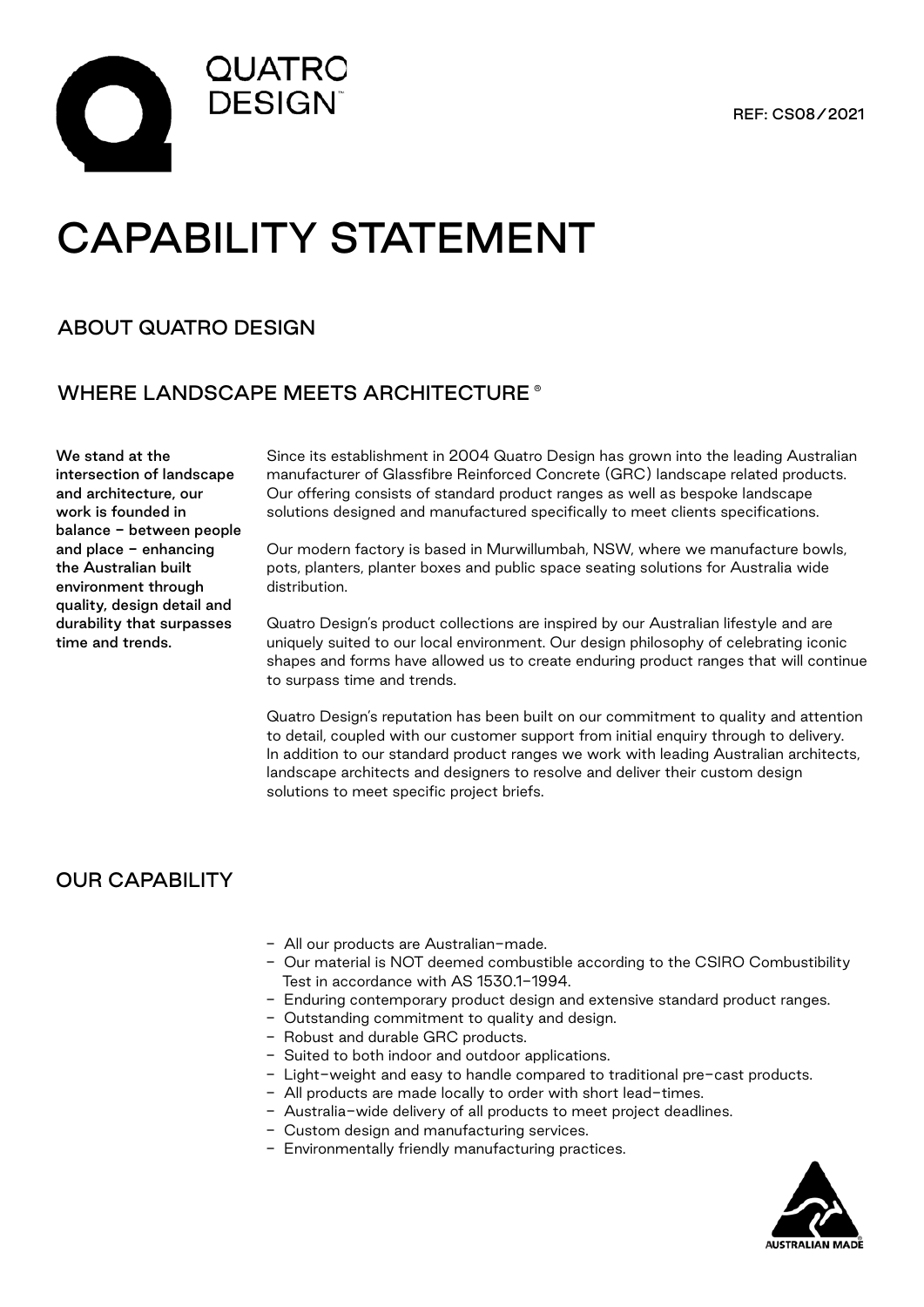### GLASSFIBRE REINFORCED CONCRETE

Glassfibre Reinforced Concrete (GRC) is a mixture of cement, sand and other additives as well as alkali resistant glass fibres that are blended together during manufacturing to create strong yet lightweight concrete products.

Glass fibre strands are used to reinforce the concrete, this negates the need for steel reinforcing which allows the wall thickness of the products to be reduced without

compromising on strength. This reduction in weight results in an approximately 40% lower environmental impact compared to pre-cast concrete products.

#### WHERE MANUFACTURING MEETS ENVIRONMENT

At Quatro Design we take our environmental responsibilities seriously. We are constantly striving to improve our environmental footprint in our factory and are always on the look-out for ways to further reduce our environmental footprint. To date we have incorporated the following practices at our factory:

- We have installed a 39-kW solar system on our factory, that's 144 x 250 watt solar panels on our factory roof. This equates to an approximate 60% reduction in power accessed from the grid.
- We have replaced 48 x 400-watt metal halide high bay lights with energy efficient 150-watt LED high bay lights across our two factories.
- All fluorescent lights in our offices, meeting rooms, lunchroom and toilets have been replaced with LED lights.
- Translucent sheeting was installed along our east-facing factory wall and our old factory roof sky lights have been replaced with new polymer sheeting to increase natural lighting inside our main factory.
- We designed and built our own water-recycling system which recycles all factory wash down water. Water borne solids are allowed to settle out of the water stream and the remnant water is treated to reduce the alkalinity back to pH neutral. The pH neutral water is stored in tanks for re-use in the daily factory wash-down. The captured solid waste is used in a local land reclamation project.
- We use native Australian hardwood timber.
- We recycle all cardboard and paper packaging.
- We have also participated in a waste audit by Bin Trim Assessor as part of the New South Wales Environment Protection Agency (EPA) program.

# NON-COMBUSTIBILITY

Do not risk installing inferior products that don't meet Australia's stringent combustibility standards. In recent years, the construction industry has undergone significant reform to eliminate the use of combustible materials in construction projects. The aim is to mitigate the risk of building fires, causing injury or loss of life.

All of Quatro Design's GRC products are certified non-combustible in accordance with CSIRO Combustibility Test AS 1530.1-1994. It is important to note that many imported construction products and materials available in Australia do not comply with these stringent testing and certification standards.

Quatro products are not only well-designed, robust and durable, but our Certificate of non-combustibility provides both the design and construction community with added peace of mind when our products are used to enhance the Australian built environment.